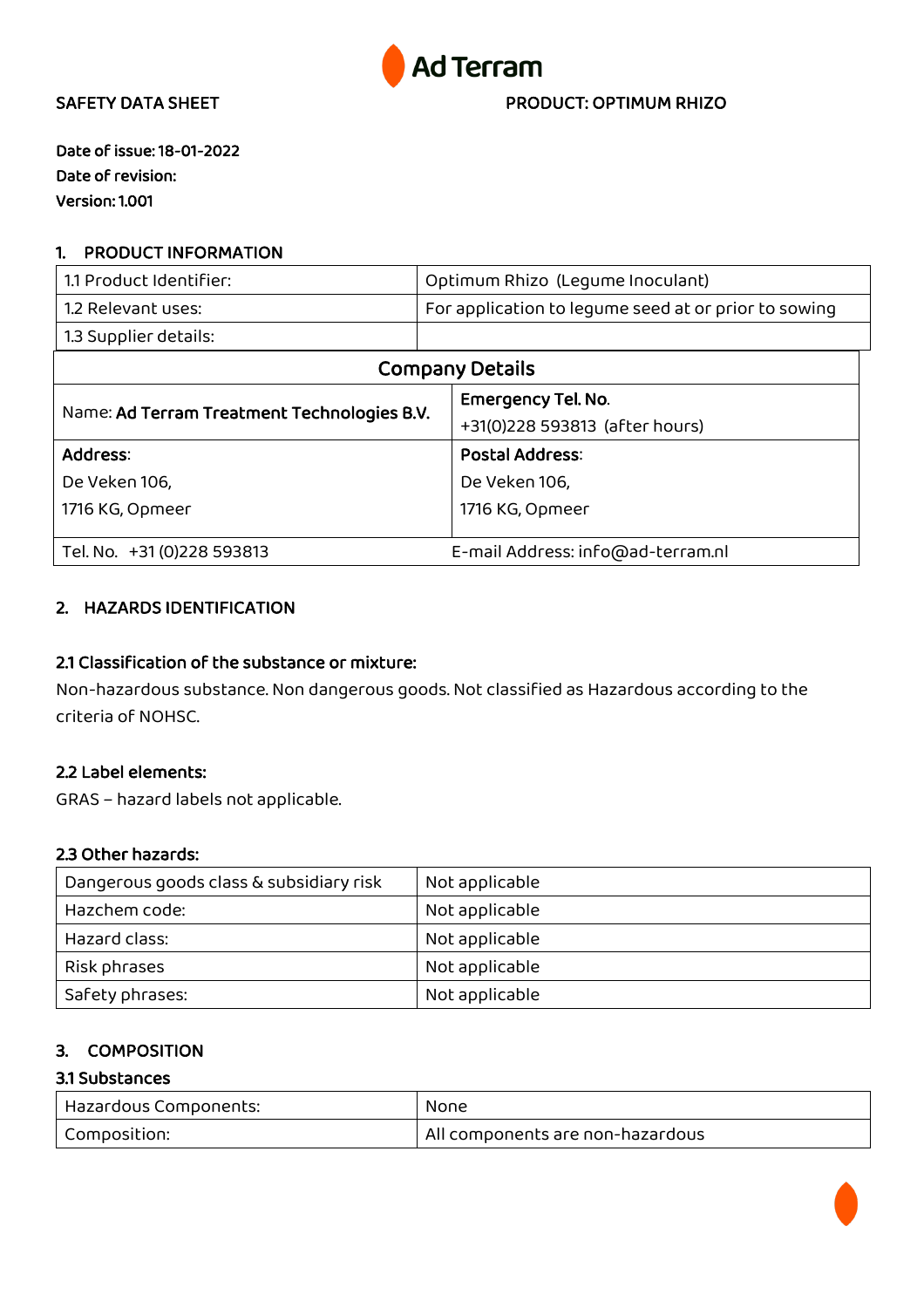

| Ingredient (common name): | Rhizobium / Bradyrhizobium / Sinorhizobium spp. |
|---------------------------|-------------------------------------------------|
|                           | nitrogen fixing bacteria. All microbial species |
|                           | quaranteed to be GM free.                       |
| <b>CAS Number:</b>        | N/A                                             |
| Proportion (by weight):   | Rhizobium / Bradyrhizobium / Sinorhizobium spp. |
|                           | nitrogen fixing bacteria - 100%                 |

### 3.2 Mixtures

| Hazardous Components: | None                             |
|-----------------------|----------------------------------|
| Composition:          | All components are non-hazardous |

## 4. FIRST AID MEASURES

#### 4.1 First aid measures

| Product In Eye:     | Avoid contact with eyes. May irritate the eyes. Flush     |
|---------------------|-----------------------------------------------------------|
|                     | eyes with flowing water for at least 15 minutes. If       |
|                     | irritation persists, continue to flush with flowing water |
|                     | and seek medical attention.                               |
| Product On Skin:    | Wash off with water.                                      |
| Product Inhalation: | If difficulty in breathing occurs, move affected person   |
|                     | to fresh air. Loosen clothing to ease breathing. Seek     |
|                     | immediate medical attention.                              |
| Product Ingested:   | Maybe harmful if swallowed. Rinse affected persons        |
|                     | mouth with clean water continuously. If irritation        |
|                     | persists, seek immediate medical attention.               |
|                     | Skin If irritation develops seek medical attention.       |
|                     | Remove and wash contaminated clothing                     |
|                     | before reuse.                                             |

# 4.2 Most important symptoms and effects, both acute and delayed

Not applicable.

4.3 Indication of any immediate medical attention and special treatment needed Not applicable.

### 5. FIRE FIGHTING MEASURES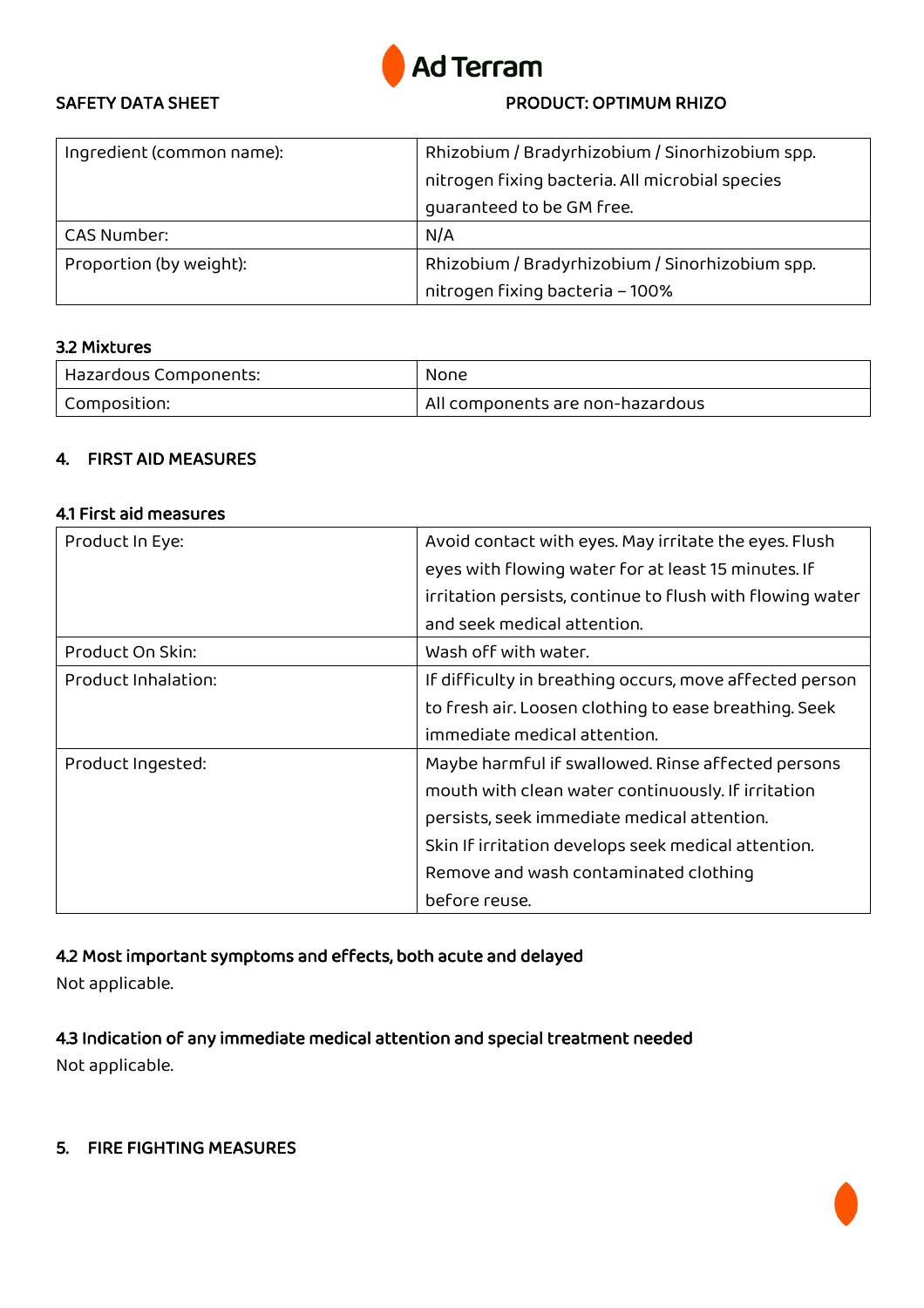

| 5.1 Extinguishing Media                |                                                          |
|----------------------------------------|----------------------------------------------------------|
| Small Fires:                           |                                                          |
| Large Fires:                           | Call the Fire Brigade. Ensure that an escape path is     |
|                                        | available from any fire.                                 |
| 5.2 Special hazards                    |                                                          |
| Flammability:                          | May be combustible at high temperatures                  |
| Products of combustion:                | Suitable extinguishing media Foam, alcohol foam, CO2,    |
|                                        | dry chemical, water fog.                                 |
| Hazardous combustion products          | Burning will not create noxious fumes.                   |
| Explosion Hazards in presence of       | Not a fire or explosion hazard when stored under normal  |
| mechanical impact or static discharge: | conditions.                                              |
| 5.3 Advice for firefighters            |                                                          |
| Protective Clothing:                   | Fire fighters should wear butyl rubber boots, gloves and |
|                                        | body suit and a self-contained breathing apparatus.      |

## 6. ACCIDENTAL RELEASE MEASURES

| 6.1 Personal Precautions:                 | Spills Wear elbow length rubber gloves and half         |
|-------------------------------------------|---------------------------------------------------------|
|                                           | facepiece respirator.                                   |
| 6.2 Environmental Precautions:            | Collect and put back into airtight containers.          |
| 6.3 Methods and materials for containment | Wash off any contaminated surface with water and        |
| and cleaning up:                          | detergent. Use disinfectants if possible.               |
| <b>HANDLING AND STORAGE</b><br>7.         |                                                         |
| 7.1 Precautions for safe handling:        | Normal care in handling. Do not remove from original    |
|                                           | container until ready to use - avoid contaminating the  |
|                                           | culture.                                                |
| 7.2 Conditions for safe storage:          | Storage Store in the closed original container in a dry |
|                                           | area, within a temperature range of 4 - 10°C.           |
| 7.3 Specific end use                      | This product is only to be used for seed coating        |

### 8. EXPOSURE CONTROLS / PERSONAL PROTECTION

| 8.1 Control Parameters:            |                                                  |
|------------------------------------|--------------------------------------------------|
| Occupational Exposure Limits:      | None allocated                                   |
| 8.2 Exposure Controls:             |                                                  |
| Personal protection - Respiratory: | Wear a half face piece respirator or dust mask.  |
| Personal protection - Hands:       | Wear protective gloves                           |
| Personal protection - Eyes:        | Chemical goggles, safety glasses or face shield. |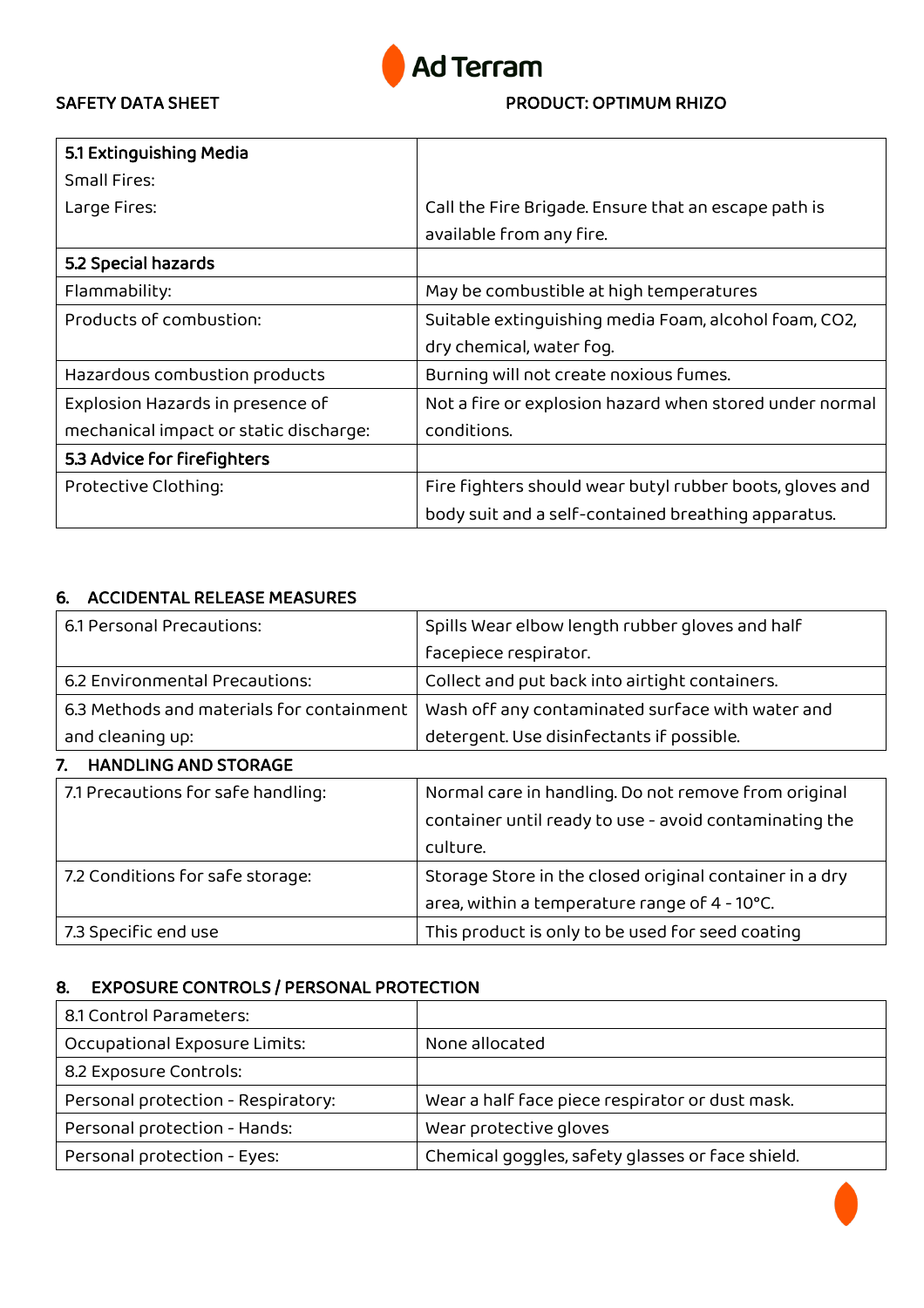

| Personal protection - Skin: | Elbow length rubber gloves, overalls, apron and boots    |
|-----------------------------|----------------------------------------------------------|
|                             | are necessary to prevent skin contact.                   |
| Hygienic practices:         | Open wounds or skin surface disruptions should be        |
|                             | covered with a chemical resistant patch to minimize      |
|                             | absorption risks. Clean clothing should be worn daily to |
|                             | avoid possible long-term build-up of the product leading |
|                             | to chronic overexposure. Emergency eye wash must be      |
|                             | readily available within work area.                      |

## 9. PHYSICAL AND CHEMICAL PROPERTIES

## 9.1 Information on basic physical and chemical properties

| Appearance:      | Dry off-white powder in a glass vial.                      |
|------------------|------------------------------------------------------------|
| Composition:     | $\geq$ 5 x 1011 /g viable Rhizobium / Bradyrhizobium /     |
|                  | Sinorhizobium spp. bacteria in a glass vial. Product under |
|                  | vacuum.                                                    |
| Odour:           | Mild earthy odour                                          |
| pH:              | $6.5 - 7.0$                                                |
| Density (SG):    | N/A                                                        |
| Solubility:      | Solubility in water Soluble                                |
| Boiling point:   | N/A                                                        |
| Flash point:     | N/A                                                        |
| Evaporation rate | N/A                                                        |
| Specific gravity | $(H2O=1) 0.85$                                             |
| Particle size    | $>10 \mu m$                                                |
| Flammable limit: | lower N/A, upper N/A                                       |
| Moisture content | $1.5 - 2.5%$                                               |

### 10. STABILITY AND REACTIVITY

| 10.1 Reactivity:                        | Non-corrosive                                     |
|-----------------------------------------|---------------------------------------------------|
| 10.2 Chemical Stability:                | Stable while stored under vacuum.                 |
| 10.3 Possibility of hazardous reactions | None                                              |
| 10.4 Conditions To Avoid:               | Extreme heat and oxidizing agents                 |
| 10.5 Incompatible materials             | Avoid storage with compounds that will react with |
|                                         | aluminium foil cap or butyl rubber bung.          |
| 10.6 Hazardous decomposition products   | Will not emit noxious fumes.                      |
| 10.7 Hazardous polymerization           | Will not occur.                                   |
| 10.8 Conditions to avoid                | Extremes in temperature. Direct sunlight.         |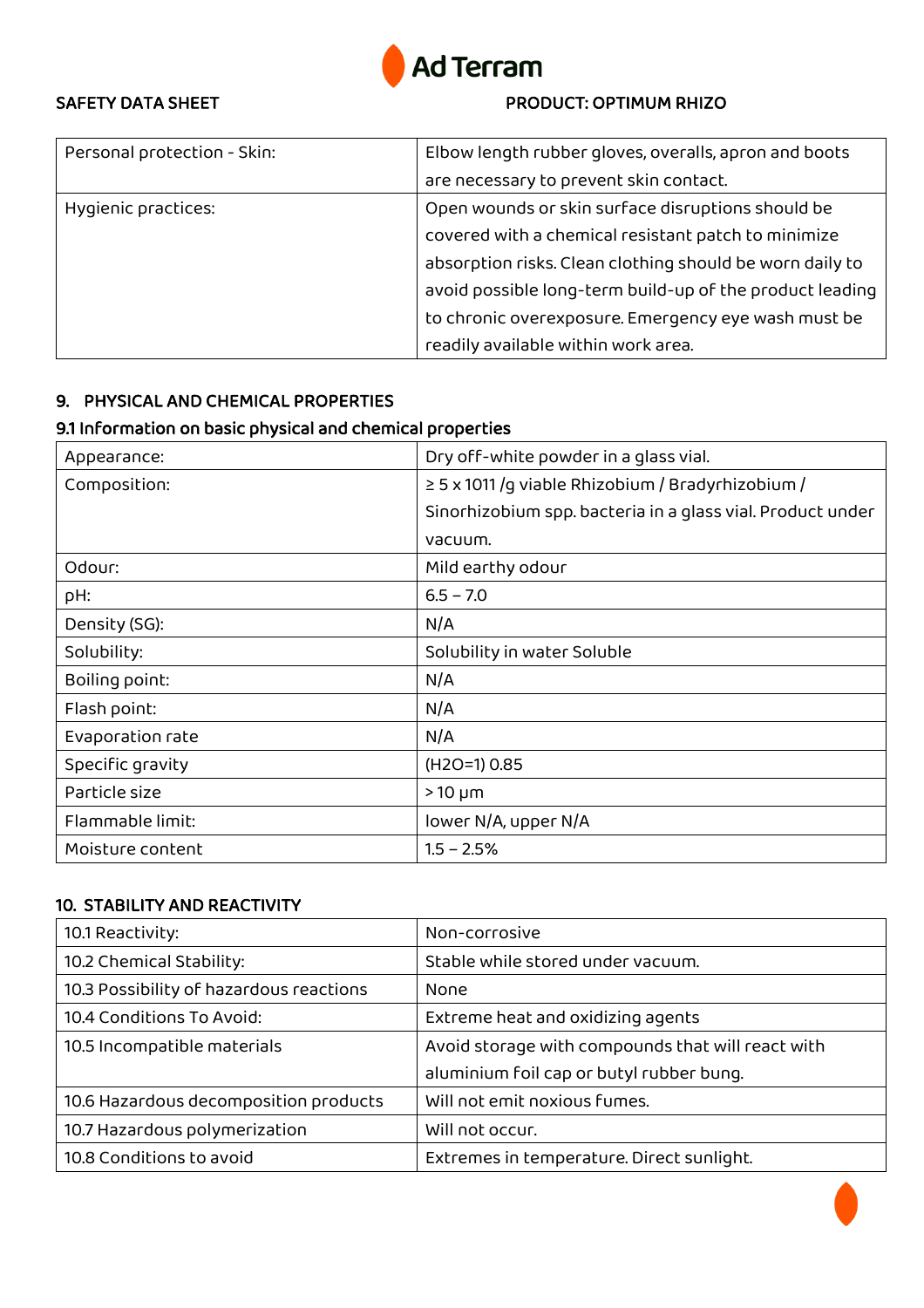

## 11. TOXICOLOGICAL INFORMATION

## 11.1 Information on toxicological effects

| Routes of exposure:     | Ingestion, inhalation, eyes, and skin.                    |
|-------------------------|-----------------------------------------------------------|
| Ingestion:              | Maybe harmful if swallowed.                               |
| Inhalation:             | Prolonged inhalation may lead to respiratory tract        |
|                         | irritation.                                               |
| Eye:                    | Prolonged or repeated exposure may cause mechanical       |
|                         | irritation.                                               |
| Skin                    | Prolonged or repeated exposure may cause irritation,      |
|                         | redness, and inflammation.                                |
| Effects of overexposure | Long term exposure may cause mechanical irritation of     |
|                         | the eyes as well as skin and respiratory tract irritation |
| Existing conditions     | Aggravated by exposure May provoke asthmatic              |
|                         | response in persons with asthma who are sensitive to      |
|                         | airway irritants.                                         |
| Carcinogenicity         | No information available.                                 |

## 12. ECOLOGICAL INFORMATION

| 12.1 Ecotoxicity:                        | No data available                   |
|------------------------------------------|-------------------------------------|
| 12.2 Persistence and biodegradability:   | Non-persistent, fully biodegradable |
| 12.3 Bioaccumulative potential:          | Does not bioacumulate               |
| 12.4 Mobility in soil:                   | No data available                   |
| 12.5 Results of PBT and vPvB assessment: | No data available                   |
| 12.6 Other adverse effects               | Not applicable                      |

### 13. DISPOSAL CONSIDERATION

| 13.1 Waste treatment methods: | Non-hazardous waste.                                                 |
|-------------------------------|----------------------------------------------------------------------|
|                               | Dispose of according to local legislation                            |
| 13.2 Disposal Methods         | Dispose according to applicable local and government<br>requlations. |
|                               | Dispose of in a local authority landfill. Dispose of                 |
|                               | empty packaging by wrapping and placing in the                       |